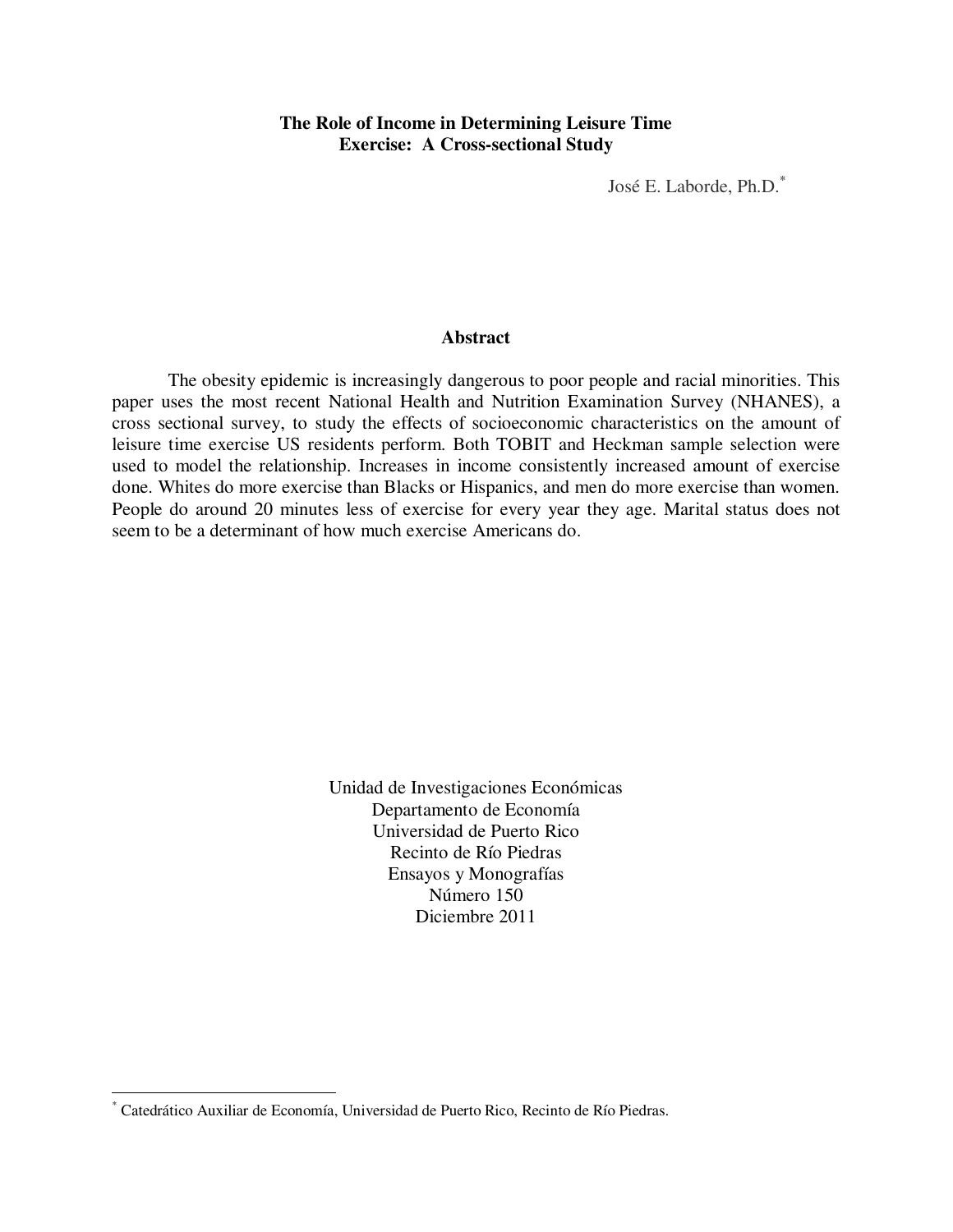#### Introduction

Americans are fatter than ever (CDC [2002]). Unfortunately, lower income families and minorities are the most severely hit by the obesity problem. This leads researchers to investigate how socioeconomic circumstances affect a person's ability to control their weight. This paper focuses on studying how income and other individual characteristics influence the time an individual dedicates to exercising.

The most recent survey from the U.S. Centers for Disease Control (CDC) showed that, in 2002, about 65 percent of Americans were overweight or obese (CDC [2002]). Obesity is now the second highest cause of preventable deaths after smoking (McGinnis and Foege [1993]). Some studies suggest that obesity will soon overtake smoking as the number one killer (CDC [2002]).

It is widely accepted that obesity is a very complex disease. Many factors affect weight, such as genetic endowment, nutrition, and life-style among others. Although obesity has many causes, most experts would agree that a healthy diet and exercise are the main solutions to controlling this condition.

The scientific community is constantly looking for ways to deal with this global epidemic. Socioeconomic studies of obesity in the United States have found that poor people are more likely to be obese than people with higher in-come (Zagorsky [2005]). Obesity is also problem among racial minorities (Cawley [2004]). These circumstances make obesity a top priority for our government and scientific communities. It also suggests that dealing with social and economic inequality can help address the problem.

Although the topic of income and exercise is fairly new, the next section will discuss some of the literature on obesity and the socioeconomic factors that affect it. Section 2 will discuss the theoretical background linking income and obesity. Section 3 will discuss the data source (NHANES) and offer some descriptive statistics. Section 4 will discuss the model and the econometric tools to be used. Section 5 will present the results. The last section will offer a conclusion and mention some remaining questions that could be examined.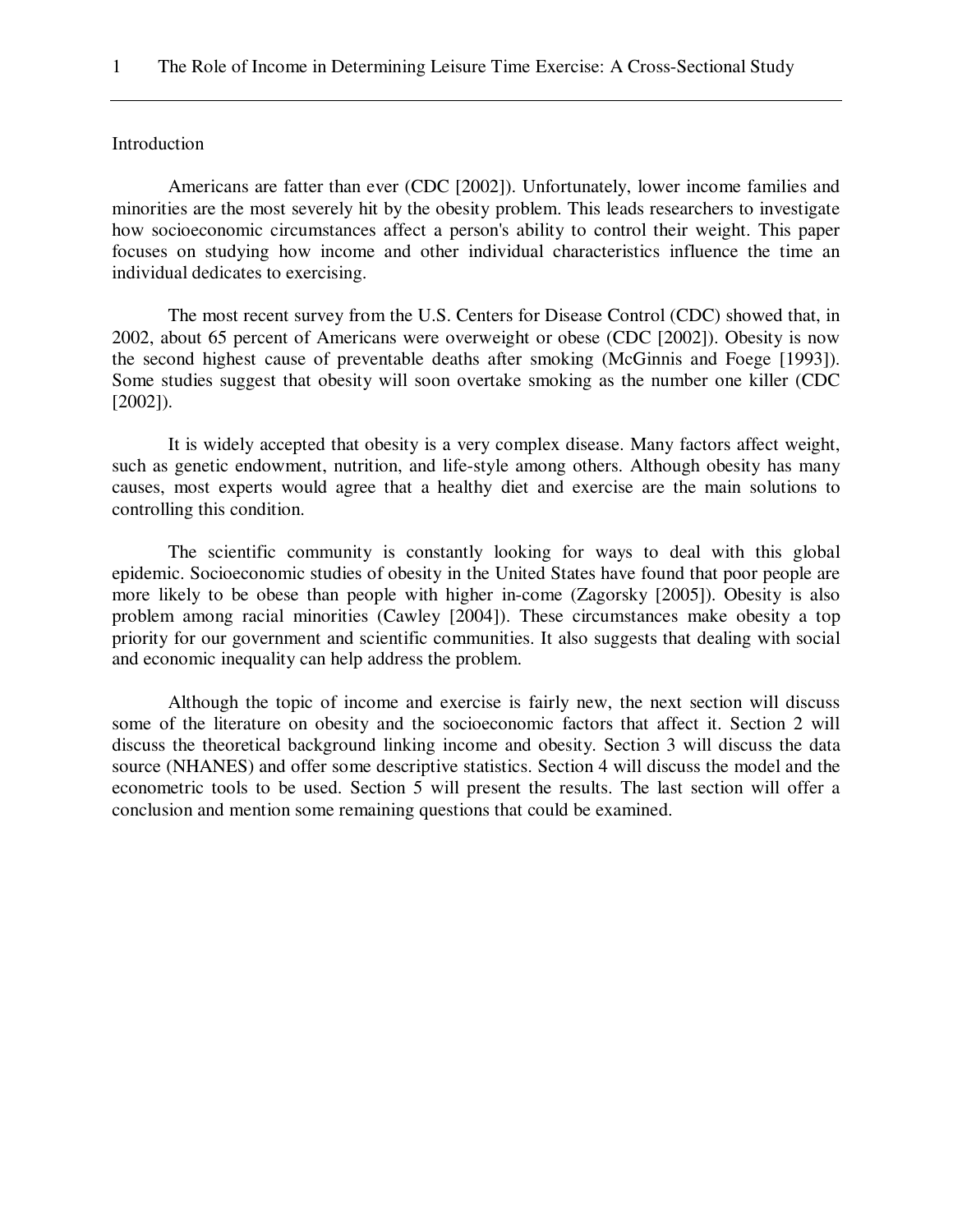#### 1. Literature review

| Table 1: BMI |         |                       |
|--------------|---------|-----------------------|
|              | BMI     | Condition             |
|              | $-18.5$ | Underweight           |
| 18.6         | $-24.9$ | <b>Healthy Weight</b> |
| 25           | $-29.9$ | Overweight            |
| 30           | $-34.9$ | Obese                 |
| 35 and up    |         | <b>Severely Obese</b> |

Obesity is measured in terms of Body Mass Index  $(BMI)^1$ . Guidelines set out by the Centers for Disease Control (CDC) and other medical institutions are as follows:

Obesity adversely affects a person's health in many ways. It has been associated with heart problems, cancer, diabetes and other serious diseases (Must et al. [1999], Mokdad et al.). It also affects women in several additional ways (NIDDKD [1996]). Even children have been found to have problems stemming from obesity (Freedman et al. [1999]).

Obesity is growing rapidly in America<sup>2</sup> (Figure 1). In 2000, 400,000 deaths were attributed to obesity (Grossman et al. [2005]).

Although genetics play an important role in metabolic functions and diseases, it has been shown that genetics cannot be the sole problem of this epidemic because the gene pool does not change that quickly (Koplan and Dietz [1999]). This leaves two factors that should be studied to help stop this epidemic: caloric intake and expenditure.

Caloric intake has risen in the last 30 years. In 1978 the average American consumed 1,854 calories per day while in the mid-1990s consumption had risen to 2,002 calories (Frazao [1999]). The consumption of fatty foods has also increased (Ippolito and Mathios [1995], Frazao [1999]). Some suggest that the number of per-capita restaurants have increased the caloric content of meals and therefore obesity (Grossman et al. [2005]). Some people have even studied the addictive nature of food and how it leads to an increase in the demand for calories (Cawley [1999]). These factors combined with a decline in food prices (Lakdawalla and Philipson [2002]) have caused an increase in caloric intake.

 $\overline{a}$ 

**<sup>1</sup>** BMI is calculated by dividing a person's weight by their height squared and therefore has units of

<sup>&</sup>lt;sup>2</sup> Source CDC: NHANES I,II,III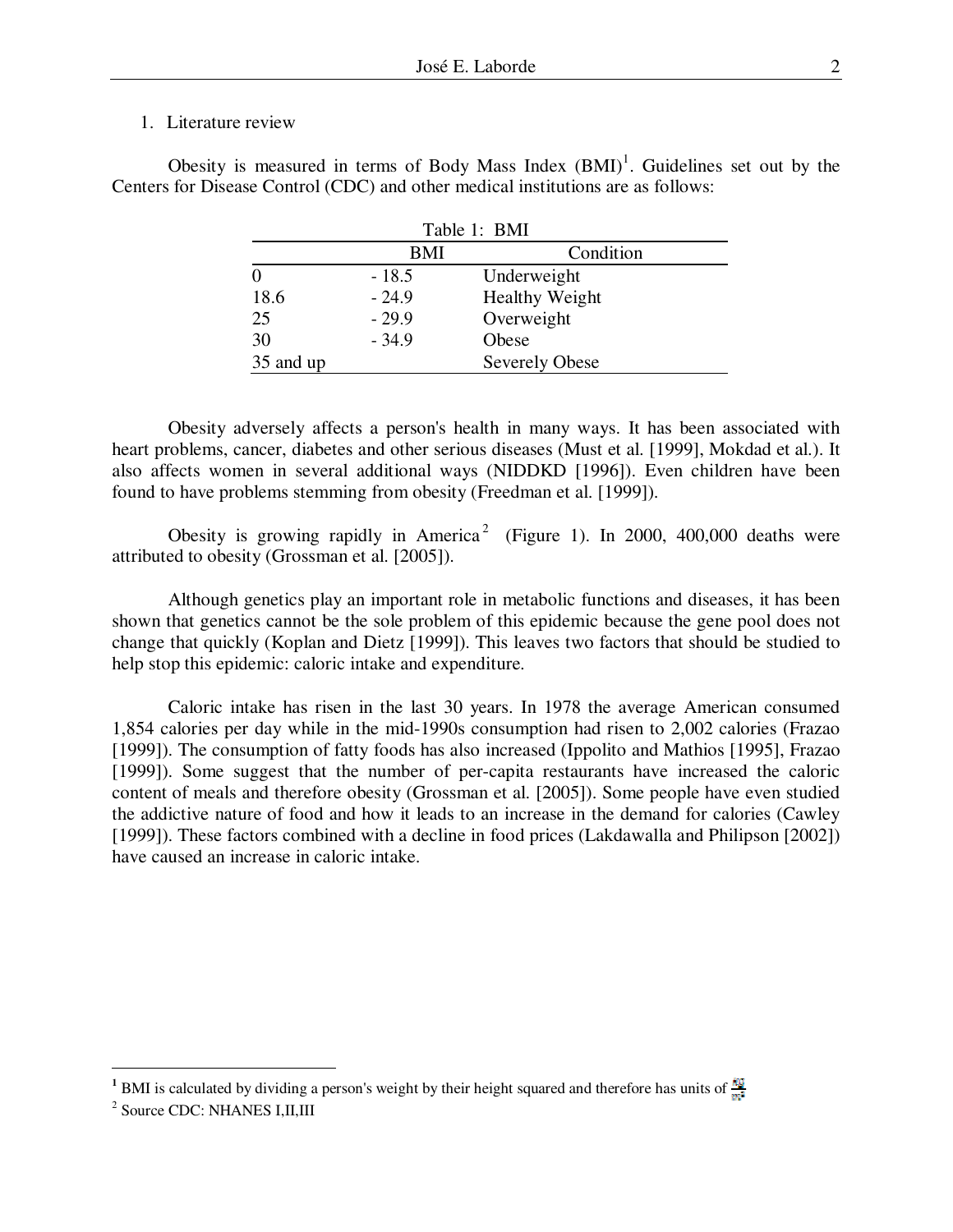

Caloric expenditure is also a topic of attention in the literature. Some people believe that new modern lifestyles lead to lower caloric expenditure. Activities like walking to work and exercise, which are decreasing because of urban sprawl, are leading factors (Ewing et al. [2003]). Another reason is a decrease in job strenuousness or the physical effort associated with your profession (Philipson [2001], Lakdawalla and Philipson [2002]).

The study of caloric expenditure through leisure time exercise is quite recent. Some papers have included exercise as a way to adjust caloric intake (Rashad [2005]). There are also several Medical papers that study the trends of exercise and physical activity (Hill et al. [2004], Sturm [2004]).

This paper will be one of the few that will give econometric substance to caloric expenditure through voluntary exercise. It will present the links be-tween socioeconomic factors and exercise and will focus on income as the main explanatory variable.

2. Conceptual Framework

People gain happiness and satisfaction from being healthy. Although a person cannot buy health, he can make investments in health (Grossman [1972]). A utility-maximizing individual faces a choice between investing in his health (H) and consuming other goods (C).

$$
\max \text{ } utility = U \left( C, H \right) \tag{1}
$$

He chooses what combination of income and time to spend on improving or maintaining his health and how much to allocate to other goods. His choices, as usual are subject to time and budget constraints.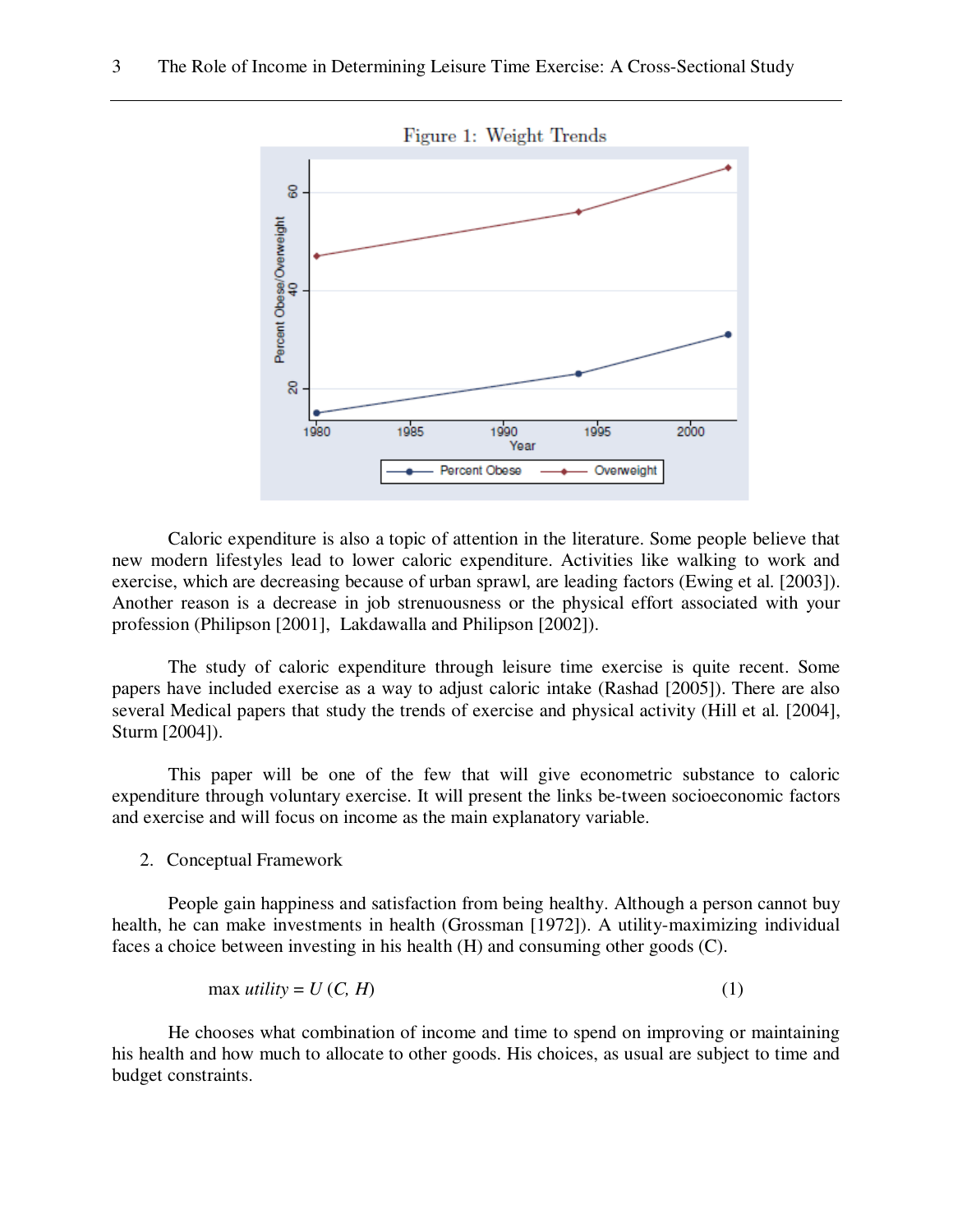$$
24 = t_l + t_w \tag{2}
$$

*Income* =  $Y = (24 - t_i) \cdot w > C \cdot p + H \cdot q$  (3)

(w = wage,  $t_l$  = hours of leisure time,  $t_w$  = hours of working time,  $p$  = price of consumption goods, and  $q = price$  of health goods.)

Health is a function of many things, in mathematical terms it can be represented as a vector. This vector's elements can be examined in trying to ascertain whether a person is healthy or not. One of these variables is weight, which affects other elements of an individual's health such as blood pressure and blood sugar levels (Must et al. [1999], Mokdad et al.). Although many of the following arguments hold for different health conditions this paper will focus its attention on weight.

Weight is a function of caloric intake and caloric expenditure among with an individual's genetic traits. People gain weight if they consume more calories than they expend and lose weight if the opposite occurs. A person's weight is the accumulation of these net caloric balances (caloric intake (CI) – expenditure (CE) over their lifetime (Rashad [2005]),

$$
BMI = \sum_{e} CI_{e} - CE_{e}
$$

Although some factors that affect weight and obesity cannot be controlled, like genes for example, there are others who can. A person who wishes to lower their weight can either, lower their caloric intake (diet), increase their caloric expenditure (exercise), or both.

Not all individuals consume the same foods or expend energy the same way. Factors like education, age, and income affect how many calories are in a person's meal and what activities he does that burn these calories. In other words a person's socioeconomic situation can affect caloric balance and the way they might diet or exercise.

Exercise is a powerful and popular way to fight weight increases. Unfortunately it is both time- and income-consuming. Health experts have recently recommended that people should exercise for at least an hour three times a week (USDHHS [2000]). A lot of exercise facilities, like gyms, involve high costs in today's world.

It is clear that a person's income and time availability will have an effect on exercise. From equation (3) it can be observe that,  $\partial Y/\partial t_i < 0$ . This means that an increase in leisure time, in this case exercise, decreases your income. It also can be seen from (3) that  $\partial H/\partial Y_1 < 0$ in other words more income allows people to spend more money in exercise. This suggests that when studying the effect of income on exercise it is important to understand that the effect of income on exercise is theoretically ambiguous. A person with more income can afford a gym but his opportunity cost of exercising is higher than a poorer individual.

 In the next sections this paper will provide the data set, empirical model, and econometric tools that will be used to measure the effect of income on exercise.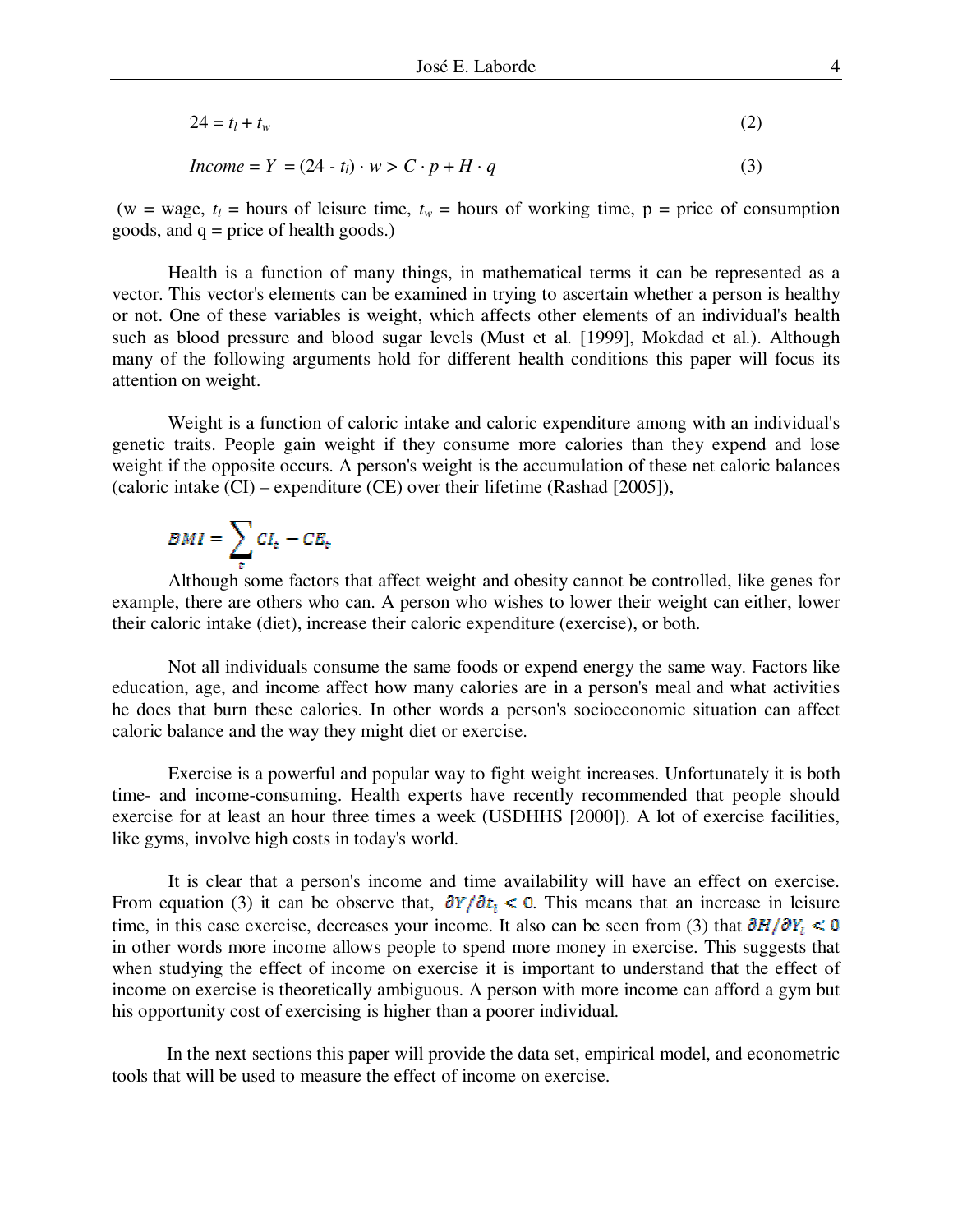#### 3. Data

For this paper the data set used is the National Health and Nutrition Examination Survey (NHANES) from 2001-2002. This is a large cross-sectional survey conducted by the Centers for Disease Control (CDC). For this study data is used for individuals 30 years of age and older yielding around 4,000 observations. It focuses only on individuals 30 years or older because they usually have completed their education and are more likely to participate in the workforce. This data set provided me with the minutes of exercise done in the past 30 days for each individual. It also provided information about the income group and socioeconomic conditions for each person. This information consisted of age, marital status, gender, race and education.

The exercise variable had a minimum value of 0 and a maximum value of 33,720. Forty seven percent of the individuals did no exercise. Almost 80 percent of the individuals did 1,000 or less minutes of exercise. Figure 2 shows the distribution of our dependent variable.



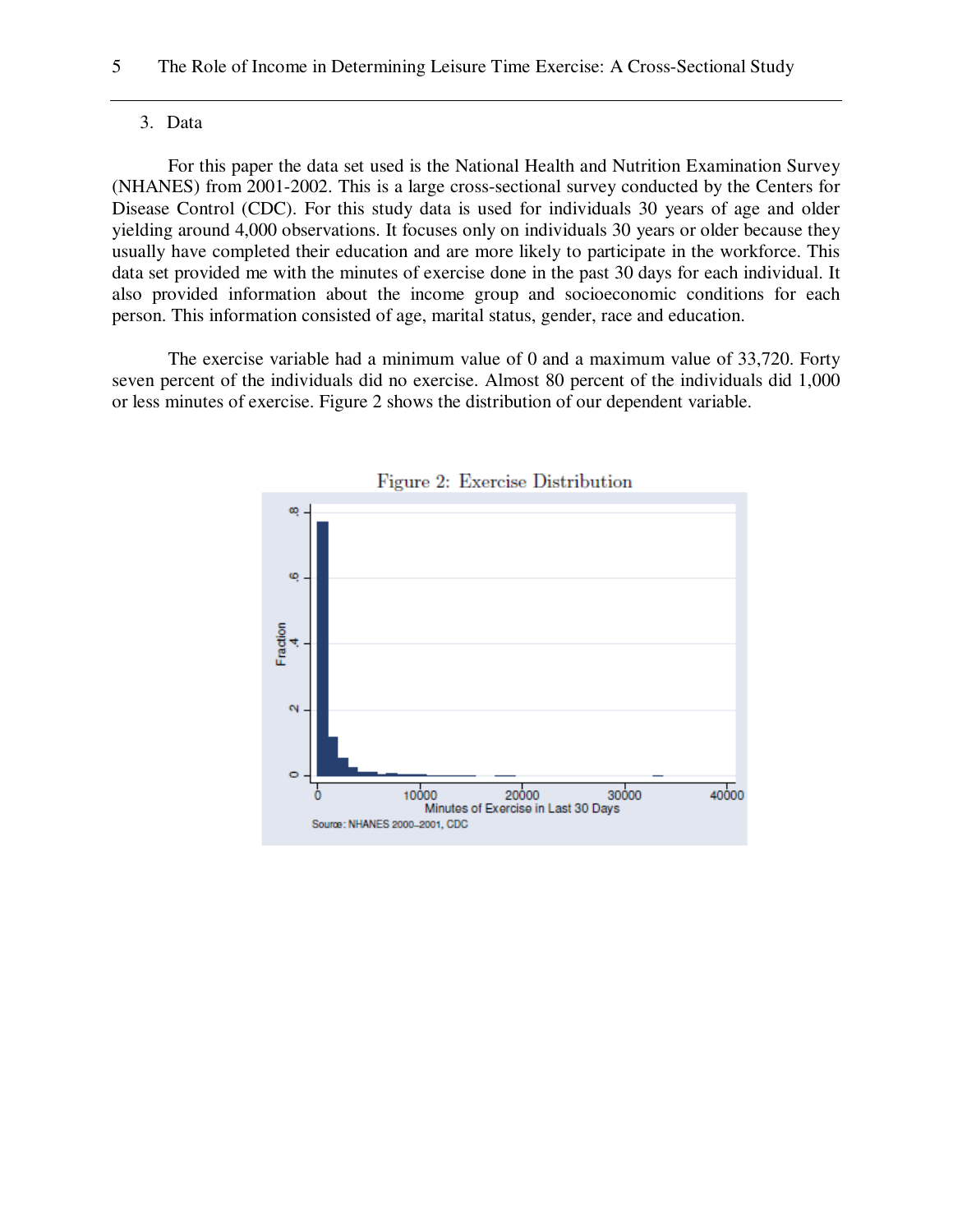|       | Table 2: Income Groups |
|-------|------------------------|
| Group | Income Range           |
|       | $$0 - $4,999$          |
| 2     | $$5,000 - $9,999$      |
| 3     | $$10,000 - $14,999$    |
|       | $$15,000 - $19,999$    |
| 5     | $$20,000 - $24,999$    |
| 6     | \$25,000 - \$34,999    |
|       | \$35,000 - \$44,999    |
| 8     | \$45,000 - \$54,999    |
| 9     | \$55,000 - \$64,999    |
| 10    | \$65,000 - \$74,999    |
| 11    | $$75,000$ - over       |

The data provides income in 11 groups which this paper followed. Table 2 shows these ranges and Figure 3 shows the percent of individuals in each income group.

Socioeconomic variables were classified the following way<sup>3</sup>. Age was measured in years. Individuals were classified by these racial groups, non-Hispanic white, non-Hispanic black, Hispanic, and others. Education was measured in 2 categories, no college or at least some college<sup>4</sup>. Individuals were also grouped as male or female and married or not married. Table 3 shows the classification and distribution of the other socioeconomic variables.

|                                     | Table 3: Descriptive Statistics N=3921 |
|-------------------------------------|----------------------------------------|
| Variable                            | Distribution                           |
| Percentage of people who did        | some                                   |
| exercise                            | 53%                                    |
| Minutes of exercise in last 30 days | 741 (1571.88)                          |
| Age in years                        | 56 (16.60)                             |
| Male                                | 48.9%                                  |
| Female                              | 51.1%                                  |
| Married                             | 62%                                    |
| Non-Married                         | 38%                                    |
| No college                          | 54%                                    |
| Some college                        | 46%                                    |
| White non-Hispanic                  | 56.31%                                 |
| Black non-Hispanic                  | 18.11%                                 |
| Hispanic                            | 22.34%                                 |
| Other                               | 3.24%                                  |

<sup>&</sup>lt;sup>3</sup> Some variable categories were grouped so that our omitted group was significant. For the scope of this paper it was more important to have a comparatively useful omitted group than distinguishing, for example, between Separated or Divorced.

<sup>&</sup>lt;sup>4</sup> This includes college graduates.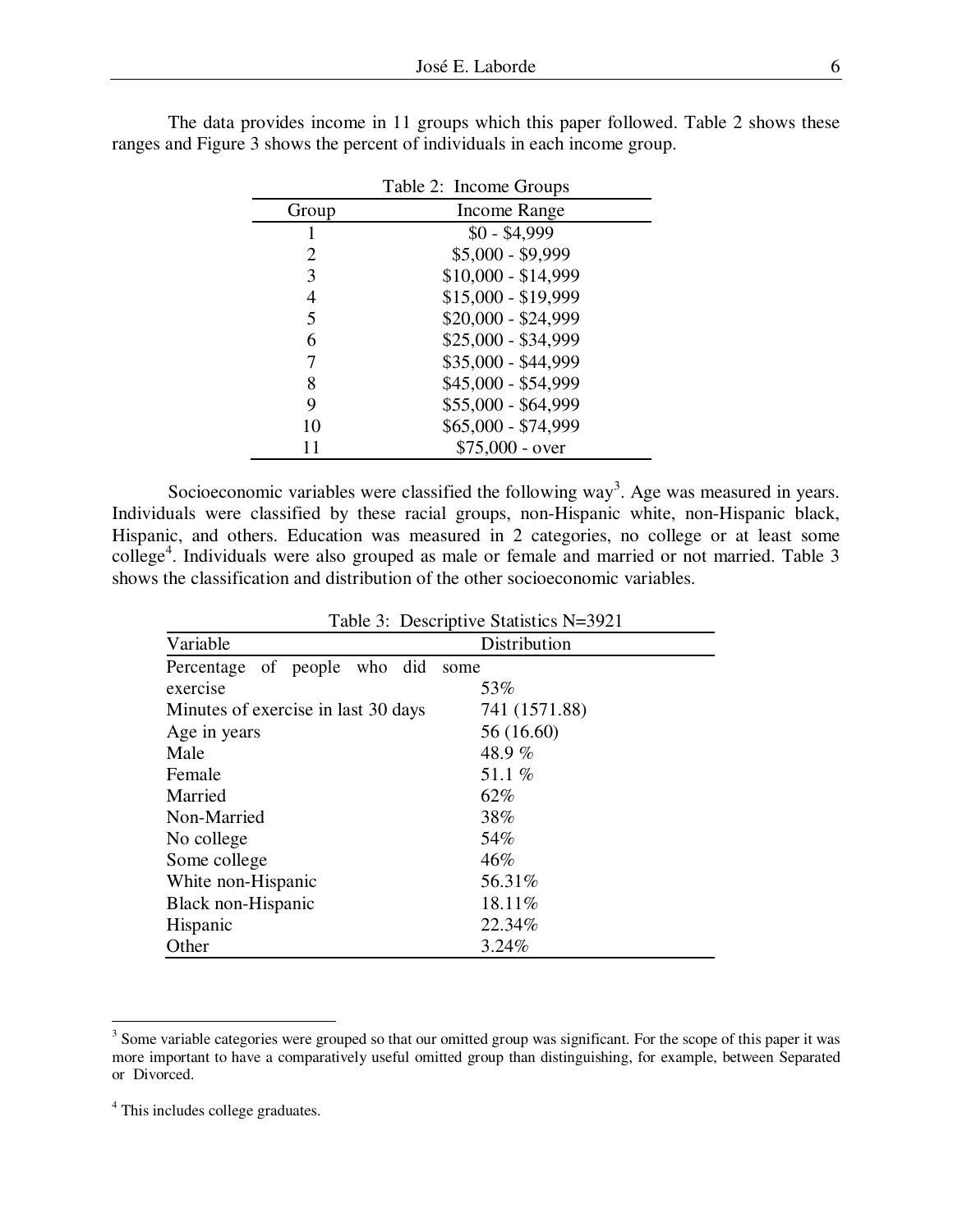This paper will study how income and the other socioeconomic explanatory variables help explain the amount of exercise Americans do. Figure 4 gives further evidence of what the literature and theory suggest that individuals with more income have more access to exercise facilities and can do more exercise. In the following section it will describe the model to be used in this project.





4. Model and Econometric tools

 $\overline{a}$ 

Models of exercise present many empirical difficulties. The opportunity cost and direct costs of exercising conflict with other aspects of the individual's life. Opportunity costs and ability to pay will be affected by a person's income level and by other personal characteristics. In this section it will be discussed how these difficulties translate to econometric problems and what tools will be used to try to correct them.

One of the imminent problems is that one does not observe caloric expenditure directly only how much exercise a person reports. This presents several problems. The first one is that people can misreport exercise. There is no clear reason why richer people might misrepresent themselves differently from poorer people and therefore it is assumed that this will not affect the consistency of my estimates<sup>5</sup>. Second, since we don't observe real caloric expenditure, our Y (minutes of exercise) is a latent variable. This paper will focus only on the leisure time activity to avoid this error in measurement. Any expansion of this topic into total caloric expenditure, the most relevant for obesity, must recognize the measurement error and correct appropriately.

 $<sup>5</sup>$  This is what is called a mean zero measurement error. Because the probability limit is zero then our estimates will</sup> be consistent. This can be easily shown using the FWL theorem and standard asymptotic theory.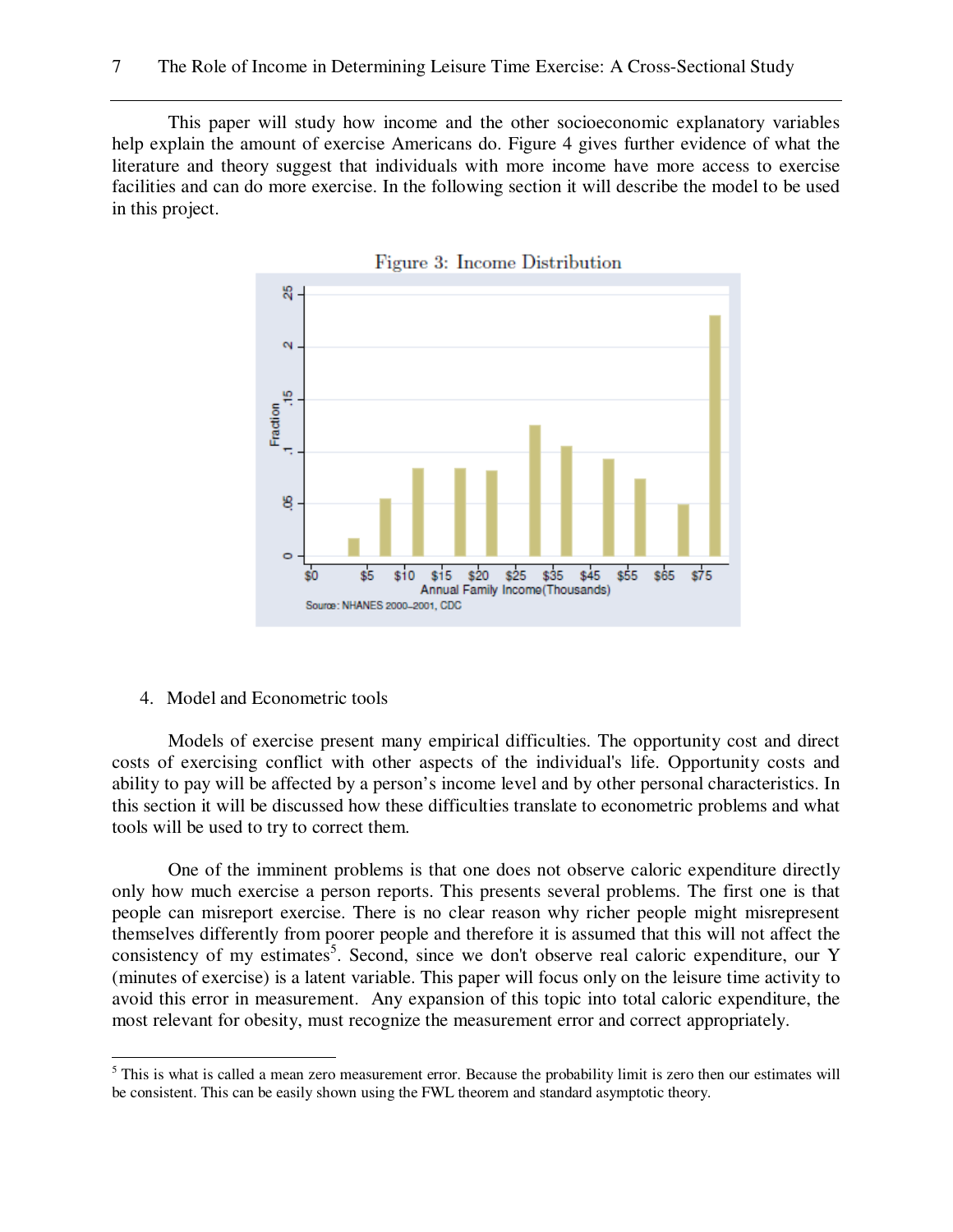There is also a problem of error in measurement in one of our explanatory variables. Income is not what affects your consumption of goods and exercise. It is wealth. The NHANES does not provide an individual's wealth just their income and therefore I will confine the study to that. It is reasonable to assume that this measurement error is larger when income is higher. Most poor people do not have property, stocks and other assets. For these people it is reasonable to think there is little measurement error. For high income earners there is more risk of measurement error but for my paper it is not as severe because the extremely wealthy people are lumped in one group. It is true that this might create a bias $<sup>6</sup>$  in my coefficients.</sup>



Figure 4: Income vs. Exercise

Another problem, which is actually very common in health economics, is correlation between the explanatory variables. Socioeconomic characteristics like age, gender, race, education and income are prone to this problem because all of these theoretically affect each other. In this paper a simple correlation test and a variance inflation factor study show that the correlation is not as high as theoretically predicted and will allow for estimations that are reliable.

There is a particularity about our dependent variable. It has 47 percent of its observations equal to zero. This means that almost half of the sample does not exercise besides what might be done in their job and everyday life. It must be noted that all of the zeros do not necessarily reflect the same situation. Some people do zero exercise because they physically can't, others because they can't afford it, and others do no exercise because they don't want to. In this paper I want to discuss the latter two groups. It is important to control for people who cannot exercise but with the NHANES there is not much more to be studied about this group.

 $\overline{a}$ 

<sup>&</sup>lt;sup>6</sup> If this was an OLS estimation the positive correlation between the measurement error and the income variable would be enough to show that the bias will be an attenuating effect on my coefficients.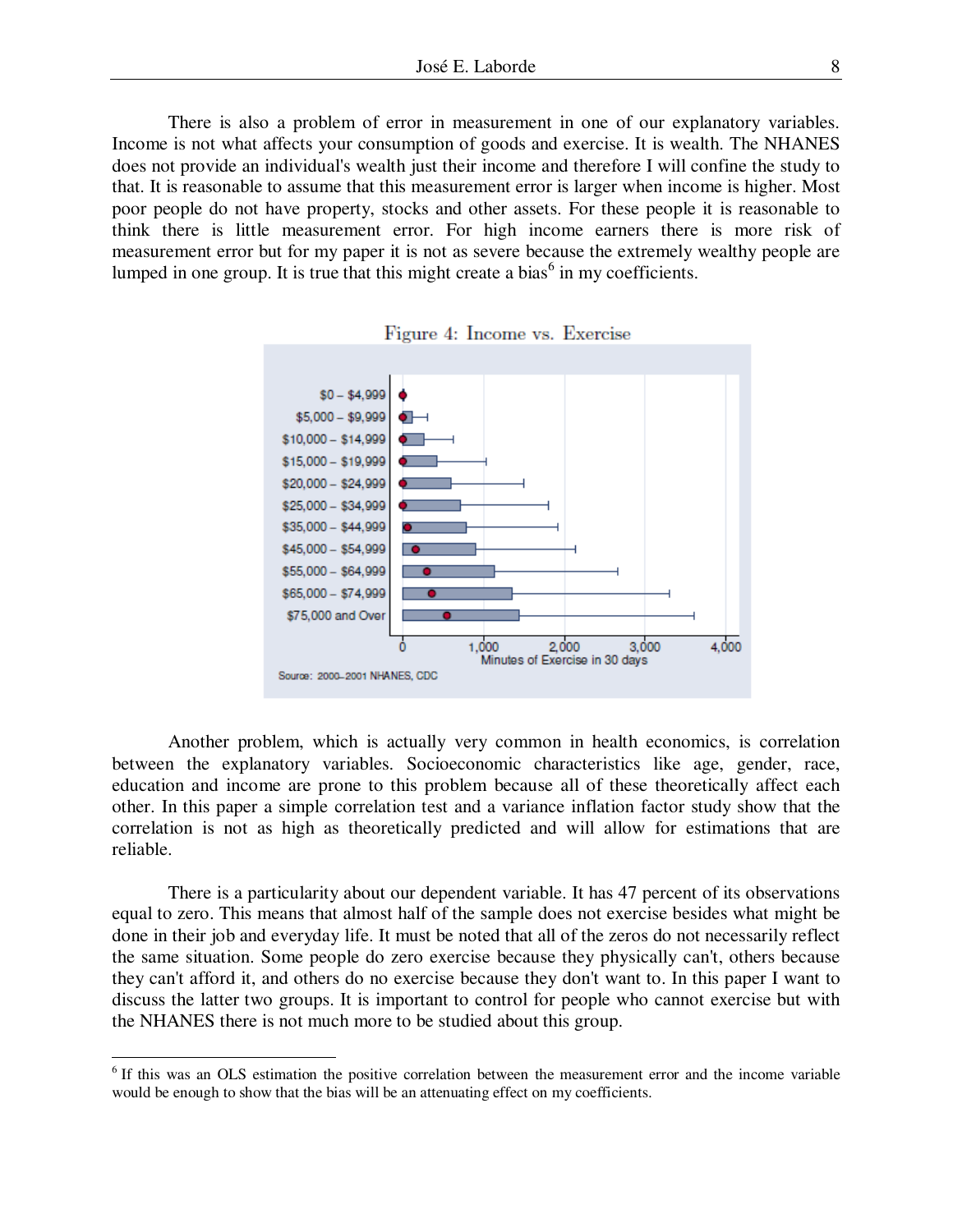It is important to consider some omitted variables. The distance to an exercise facility, the strenuousness of their jobs, and what was the reason for doing exercise are all factors that would be included if available. Another important variable that affects the amount of exercise a person does is weight. Because we do not have panel data there is no way to know if the person was overweight and used exercise to lower their weight, is doing exercise to lose weight, or has been in healthy weight all of their lives. Weight creates a causality and endogeneity problem. It is also the ultimate dependent variable in this area of study. It has decided that, because of the data set to be used, it is best to exclude BMI as an explanatory variable.

I will use two econometric tools to analyze the relationship between income and exercise. The use of multiple methods will provide two main things, validation of the results and more insight about how income affects exercise.

The first tool to be used will be TOBIT regression. This technique is used when you have a truncated dependent variable. In our case if we think of minutes of exercise as a propensity to do exercise we would only observe it when people actually do exercise if they don't we have no information. Using a design matrix X consisting of dummy variables for income group, gender, race, education, marital status and the continuous variable age our model would look like this:

*Y\** =  $X\beta + \varepsilon$ <br>{*Y\* if Y* > 0<br>0 otherwise

This model has the advantage of giving insight into how averse people are to exercising. This will allow us to understand for example how many more people would exercise if they were provided a raise.

The second tool, the Heckman sample selection model, breaks the decision process in two equations. First weather or not the individual does any exercise. This is done using a Probit model in which *Yselect* is 0 if no exercise is done and 1 if any exercise is done at all. Second, a simple OLS estimation is done of the main equation *Ymain* that measures quantity of exercise using the residuals of the Probit model along with the Zs.

For this model our two design matrices are different. Education will not be present in the main equation but will be present in the selection equation. An individual's education will provide the motivation to do exercise for improving a weight problem but it will probably not affect how many minutes he spends in the gym. The selection equation will use the same X matrix defined before and the main equation will use a matrix the same as X but without the dummy for education and will be referred to as Z. Our model specification is as follows:

$$
Y^*_{main} = Z\delta + \varepsilon
$$
  

$$
Y^*_{select} = X\beta + \varepsilon
$$

Were the errors terms are assumed to be distributed as a joint standard normal, independent of X, Z and of expectation zero.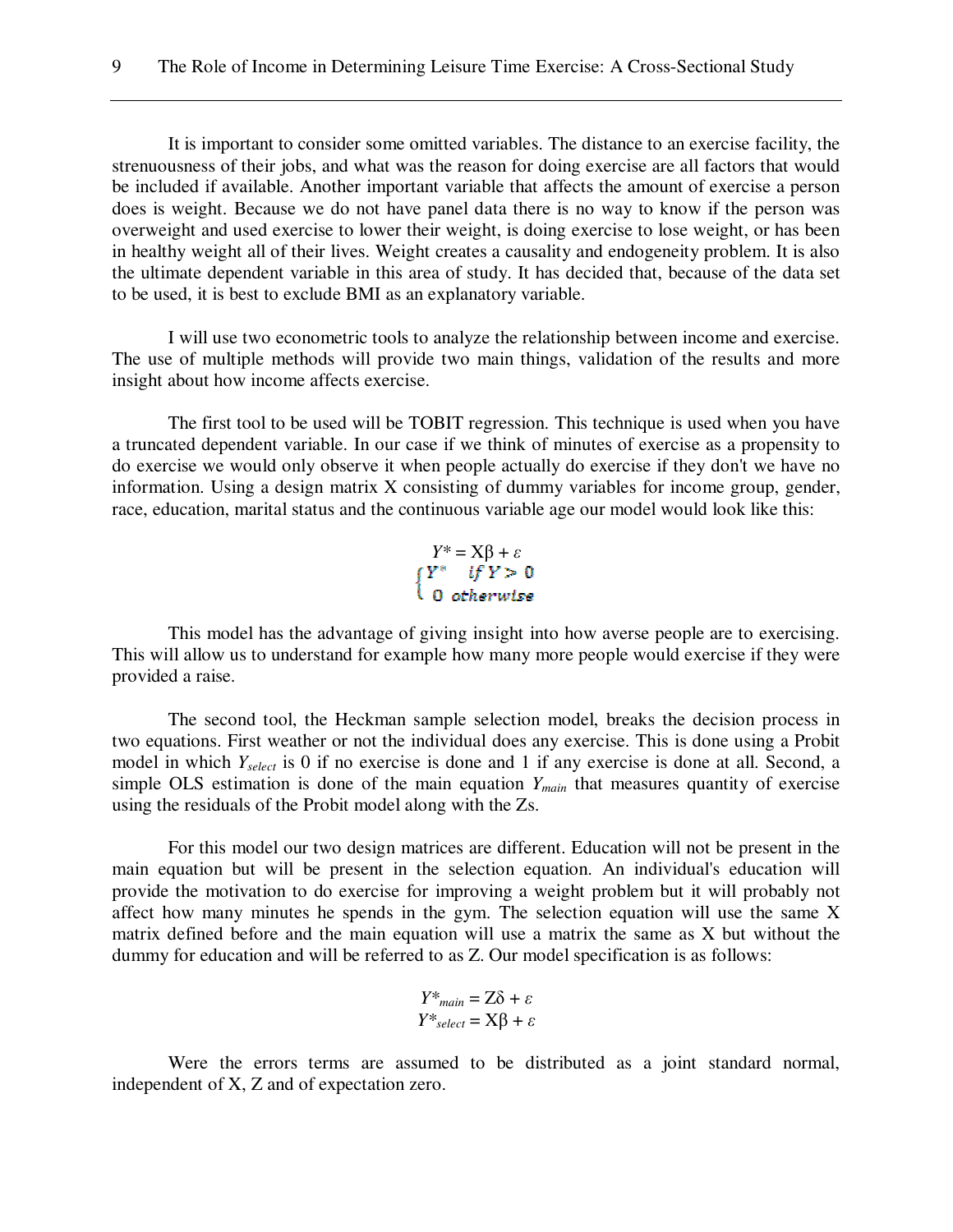This model has many advantages because it controls better for the unobservable characteristics which we believe to be affecting both equations. It will allow me to distinguish the effect of income and other socioeconomic effects on first deciding if one will do exercise and in deciding how much of it to do.

#### 5. Results

5.1. Tobit

 $\overline{a}$ 

The results confirm the previous notion that an increase in income would yield an increase in exercise done. This section presents the results from each test separately. In the next section it will compare them, and suggest some questions for future studies.

In all of the models changing between the lowest four incomes groups (income of less than \$25,000 a year) was not significant. Marital status was also not significant in our models. The "others" racial category did not appear to be significant either. This latter one might be expected because it was a small group with extremely different observations.

| Table 4: Additional Minutes of Exercise |                |
|-----------------------------------------|----------------|
| Group                                   | <b>Minutes</b> |
| $$20,000 - $24,999$                     | 875            |
| \$25,000 - \$34,999                     | 1,000          |
| \$35,000 - \$44,999                     | 1,014          |
| \$45,000 - \$54,999                     | 1,040          |
| \$55,000 - \$64,999                     | 1,332          |
| \$65,000 - \$74,999                     | 1,542          |
| $$75,000 - over$                        | 1,512          |
| Male                                    | 574            |
| <b>Attended College</b>                 | 646            |
| White                                   | 632            |
| Hispanic                                | 558            |

Table 4 shows the effect of moving from the omitted group<sup>7</sup> to one of the others. The continuous explanatory variable, age, was significant and suggested that people do around 20 minutes less of exercise as they get a year older. A man does 574 minutes more than a woman. A Caucasian does 632 minutes more of exercise than an African-American. People who had some college education are expected to do 646 more minutes of exercise.

It is reasonable to think of changing several characteristics at the same time. For example, usually people with more education have higher salaries. A person who went to college and makes \$70,000 a year does 2,088 minutes of exercise more than a person without a high school diploma and earning minimum wage.

 $7$ My omitted group is Black-Single-Women who never went to college.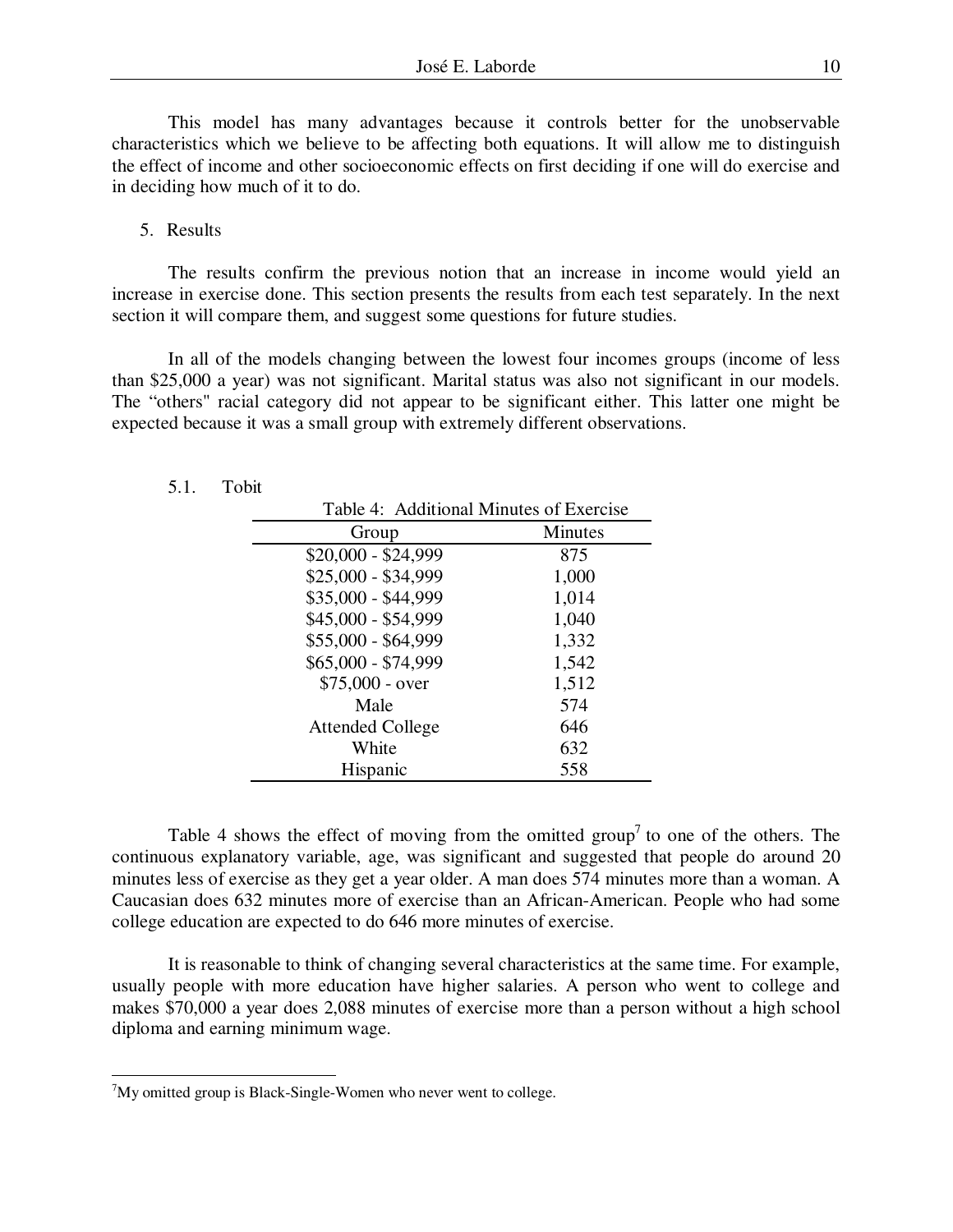5.2. Heckman Sample Selection

#### 5.2.1. Selection Equation

The Heckman sample selection breaks up the model in two parts. The selection equation provides the probability of doing exercise and how each variable affects this probability. The main equation provides how the explanatory variables affect how much exercise a person does. This equation will be comparable with the Tobit regression.

The following table (Table 5) provides us with the changes in the probability of doing exercise given which group we are in. For our significant discrete variables (income, education, race, and gender) this probability change is the equivalent of moving from the comparison group (omitted group) to a group with the same characteristics except the one in question. For age the probability associated is the change in the probability of doing exercise given that you are a year older.

| Lable 5. Hicrease in the Frobability of Doing Exerci |                         |
|------------------------------------------------------|-------------------------|
| Group                                                | $\triangle$ Probability |
| $$20,000 - $24,999$                                  | 18%                     |
| \$25,000 - \$34,999                                  | 19%                     |
| \$35,000 - \$44,999                                  | 21%                     |
| \$45,000 - \$54,999                                  | 25%                     |
| \$55,000 - \$64,999                                  | 27%                     |
| \$65,000 - \$74,999                                  | 31%                     |
| $$75,000 - over$                                     | 33%                     |
| Male                                                 | 7%                      |
| White                                                | 13%                     |
| Age (1 year older)                                   | $-.06\%$                |

Table 5: Increase in the Probability of Doing Exercise

As expected the higher the income the more likely an individual is of doing exercise. Men are also more likely to do exercise than women and people who went to college are more likely as well. Again we find that Whites have a higher probability of doing exercise than Blacks.

Our omitted group has a 35 percent probability of doing exercise. A man that went to college and earns \$100,000 a year would be 40 percent more likely to do exercise than our control group.

# 5.2.2 Main Equation

In the Heckman main equation we model the behavior of only the people who do exercise. This will cause our coefficients to be higher than the ones obtained from the Tobit but the sign and relationships should hold.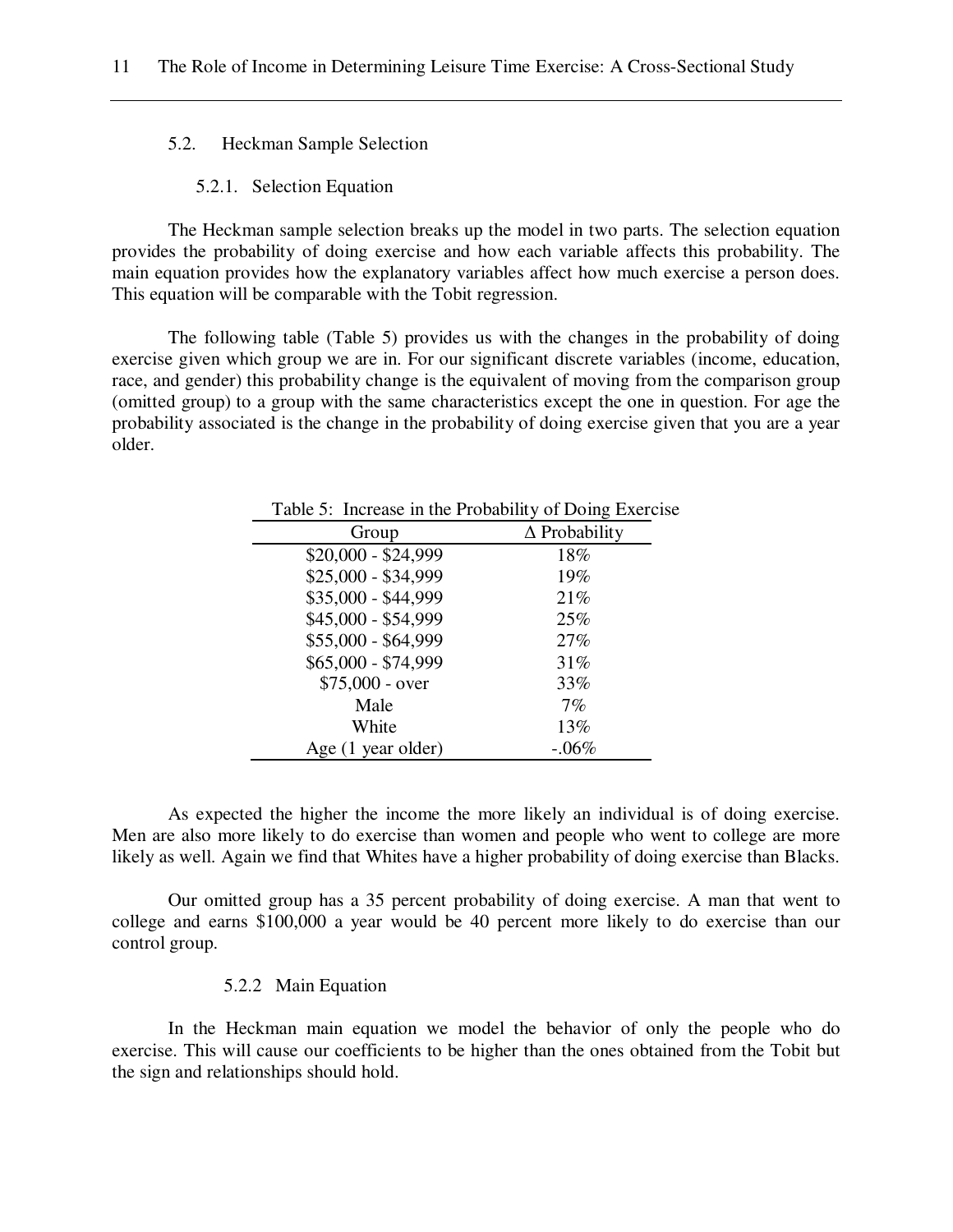As can be seen in Table 6 our results are extremely similar. Higher income consistently increases the minutes of exercise that are done. Males do 560 more minutes than women, Whites 753 more than Blacks, and 100 more minutes than Hispanics. Getting a year older decreases exercise by 22 minutes. A White man who makes \$100,000 a year does 3,127 more minutes of exercise than our control group.

In the final section the paper will compare and summarize the results of the two models and concludes by providing further questions and modifications that might be done in the future.

| Table 6: Additional Minutes of Exercise |                |
|-----------------------------------------|----------------|
| Group                                   | <b>Minutes</b> |
| $$20,000 - $24,999$                     | 957            |
| \$25,000 - \$34,999                     | 1,108          |
| \$35,000 - \$44,999                     | 1,164          |
| \$45,000 - \$54,999                     | 1,216          |
| \$55,000 - \$64,999                     | 1,555          |
| \$65,000 - \$74,999                     | 1,755          |
| $$75,000 - over$                        | 1,814          |
| Male                                    | 560            |
| White                                   | 753            |
| Hispanic                                | 653            |

## 6. Conclusions

Obesity is an epidemic that is taking the United States by storm. It affects minorities and poorer Americans the most. This paper used the NHANES to examine the role of income and other individual traits in the amount of exercise Americans do.

Using both Tobit regression and Heckman sample selection I find that for every income bracket above \$25,000 a year, moving up in the income group consistently increases the minutes of exercise. Only in the Tobit model does the highest income group do less exercise than the next to highest. This is probably because there is a threshold of income which once you pass it you can easily afford the costs of exercise.

Men do about 500 more minutes of exercise than women. Whites do 600 or so more minutes of exercise than Blacks and 100 more than Hispanics. Individuals who went to college do on average 650 minutes more of exercise than those who didn't. People do about 20 minutes less of exercise for every year they get older. Marital status does not seem to be a major factor in the amount of exercise done.

Income was not only important in deciding the amount of exercise Americans do, it was also crucial in determining if a person decides to do exercise or not. People with higher income have a higher probability of exercising. Males, whites and people who went to college also are more probable of exercising.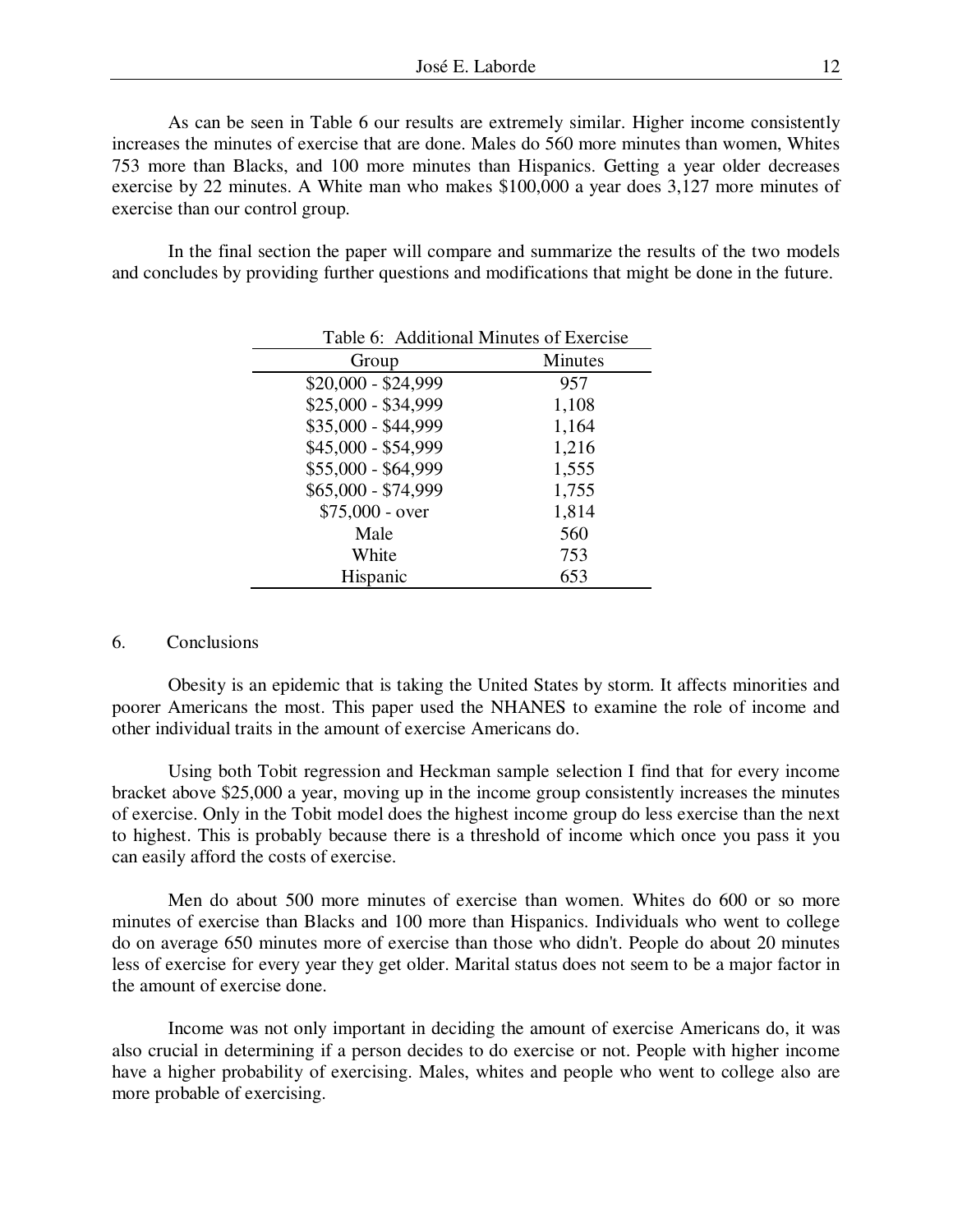It is evident that income is very important in the decision process of exercising, and controlling your weight. Americans' race, education, and age are also significant factors in their exercise behavior. Any serious discussion of caloric expenditure must consider these factors.

The ultimate goal of this paper and the study of Obesity is to find ways to improve the health of the millions of people who suffer from this problem around the world. To further examine this problem this study of exercise should be expanded to incorporate all forms of caloric expenditure. This means, first, to ascertain the impact of the different kinds of exercises people do. Second future studies must include other forms of caloric expenditure like work, transportation, and other everyday activities. To properly link these behaviors to Obesity more information about people's weight is needed. Panel-type data are a valid alternative and might provide information about the motivation of exercise and the causality of weight and exercise. Income should be substituted by some more comprehensive measure of wealth that might represent a person's ability to pay for exercise better. Information about health education would also be very helpful.

An important contribution of this paper is that it shows that income is significant in the exercising of Americans. Health policy targeting Obesity should consider making exercise facilities more accessible to people and neighborhoods who can't afford them. Obesity is a health problem but it highlights the need for social and economic equality in this country. We hope this is a stepping stone for economists and other researchers to continue to expand our knowledge of obesity and its socioeconomic causes and remedies.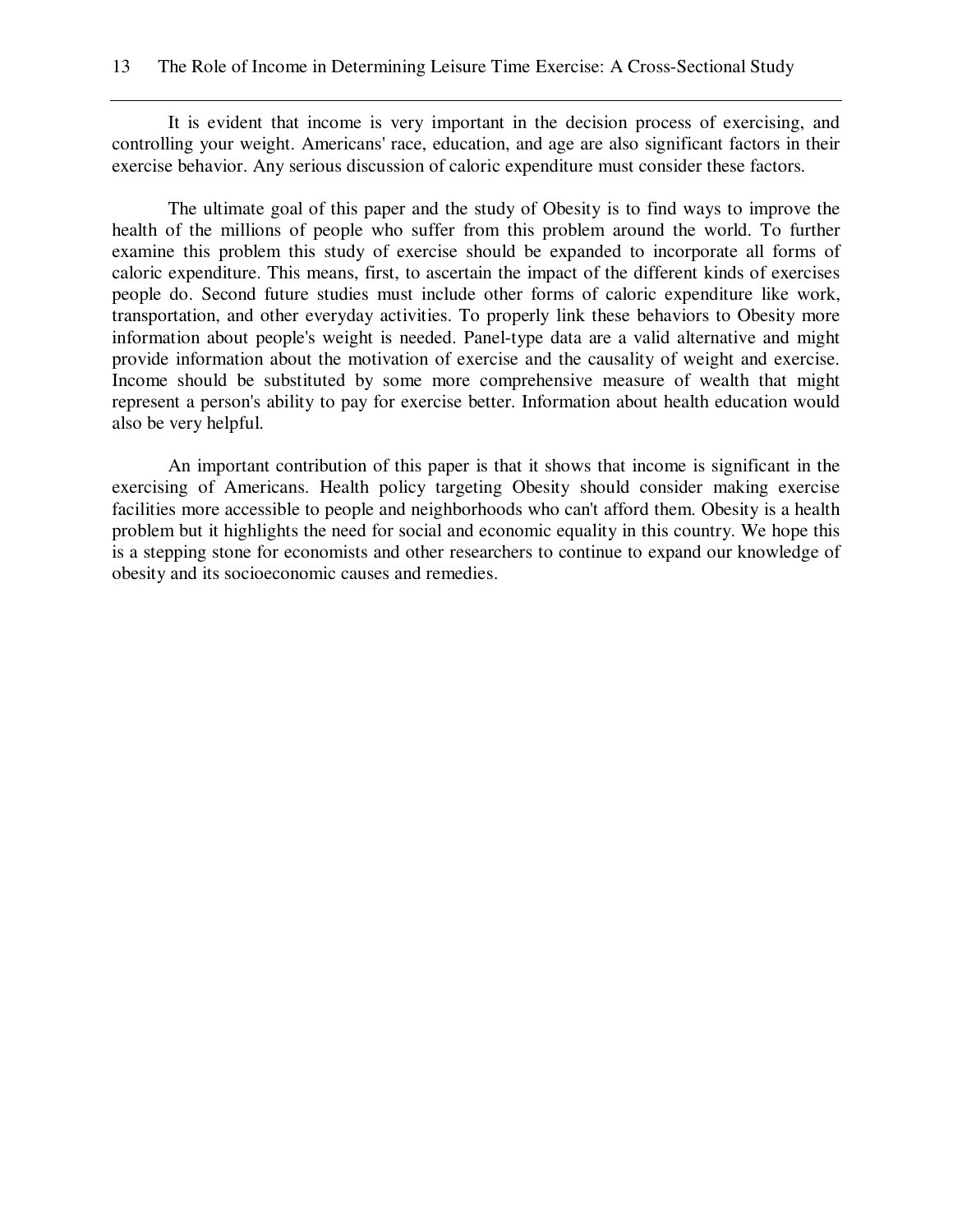# References

- J. Cawley. *Addiction, Calories, and Body Weight*. PhD thesis, University of Chicago, 1999.
- J. Cawley. The Impact of Obesity on Wages. *Journal of Human Resources*, 39 (2):451{474, 2004.
- CDC. Prevalence of overweight and obesity among adults: United States, 2002.
- R. Ewing, T Schmid, R Killingsworth, A Zlot, and S Raudenbush. Relationship between urban sprawl and physical activity, obesity and morbidity. *American Journal of Health Promotion*, 18(1):47{57, 2003.
- E. Frazao. *America's Eating habits:Changes and Consequences*. Washington DC: US Department of Agriculture, 1999.
- DS Freedman, WH Dietz, SR Srinivasan, and GS Berenson. The relation of overweight to cardiovascular risk factors among children and adolescents:the bogalusa heart study. *Pediatrics*, 103(6):1175{1182, 1999.
- Michael Grossman. On the concept of health capital and the demand for health.
- *Journal of Political Economy*, 80(2):223{55, 1972.
- Michael Grossman, Inas Rashad, and Shin-Yi Chou. The Super Size of America: An Economic Estimation of Body Mass Index and Obesity in Adults. *NBER Working Papers*, Working Paper 11584, 2005.
- James O. Hill, James F. Sallis, and John C. Peters. Economic analysis of eating and physical activity: A Next Step for Research and Policy Change. *American Journal of Preventive Medicine*, 27(3s):111{116, 2004.
- PM Ippolito and AD Mathios. Information and advertising: The case of fat consumption in the United States. *American Economic Review*, 85(2):91{95, 1995.
- JP Koplan and WH Dietz. Caloric imbalance and public health policy. *Journal of the American Medical Association*, 270(18):1579{1581, 1999.
- D. Lakdawalla and T. Philipson. The growth of obesity and technological change: A theoretical and empirical examination. *NBER Working Paper*, 8946, 2002.
- JM McGinnis and WH Foege. Actual causes of deaths in the United States.

*Journal of the American Medical Association*, 270(18):2207{2212, 1993.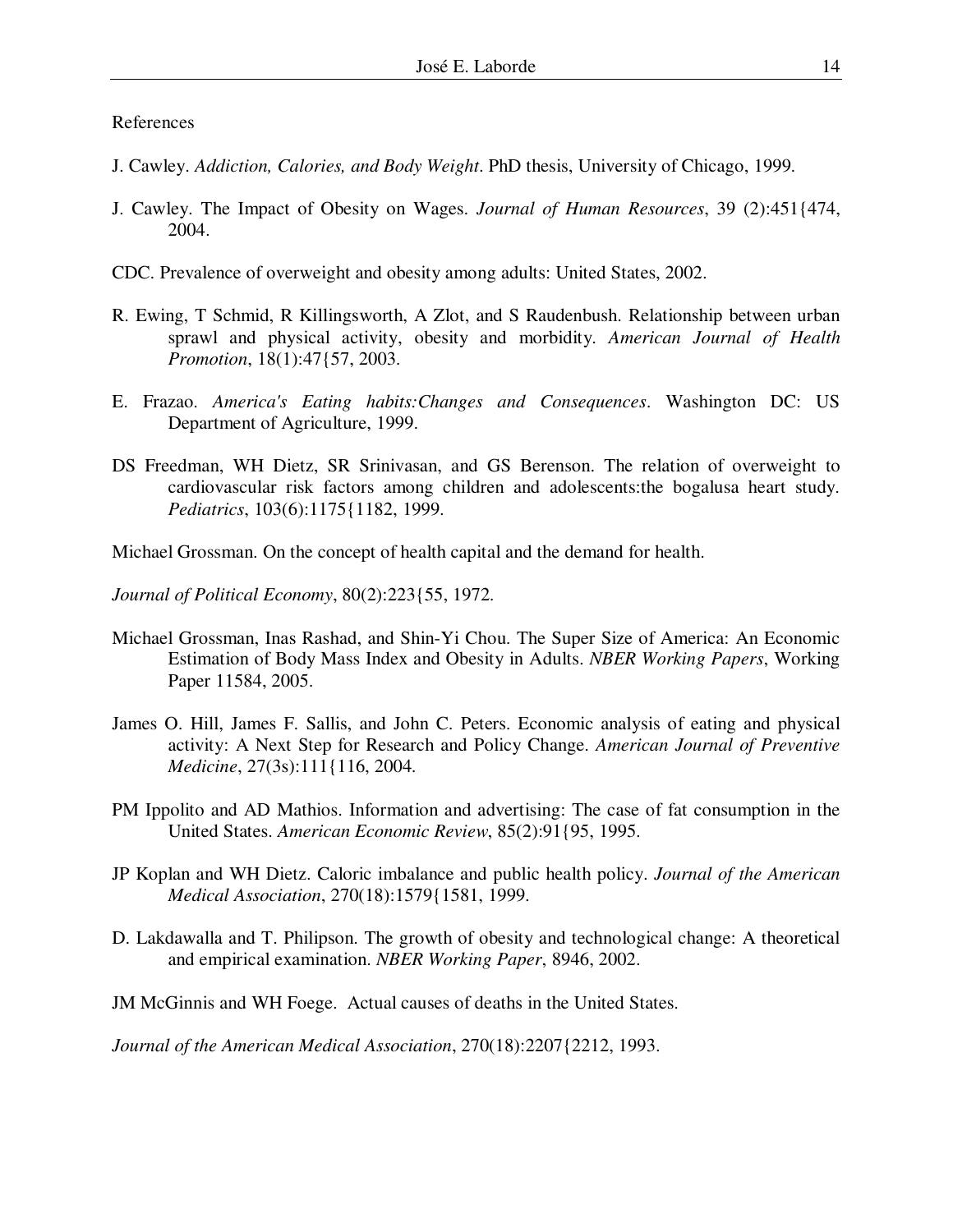- AH Mokdad, ES Ford, BA Bowman, WH Dietz, F Vinicor, VS Bales, and JS Marks. Prevalence of obesity, diabetes, and obesity-related health risk factors, 2001. *Journal of the American Medical Association*, 289(1).
- A Must, J Spadano, EH Coakley, AE Field, G Colditz, and WH Dietz. The dis-ease burden associated with overweight and obesity. *Journal of the American Medical Association*, 282(16):1523{1529, 1999.
- NIDDKD. Statistics related to overweight and obesity, 1996.
- T. Philipson. The world-wide growth in obesity: An economic research agenda.
- *Health Economics*, 10:1{7, 2001.
- Inas Rashad. Structural estimation of caloric intake, exercise, smoking, and obesity, 2005.
- Roland Sturm. The economics of physical activity: Social Trends and Rationale for Interventions. *American Journal of Preventive Medicine*, 27(3s):126{135, 2004.
- USDHHS. Healthy people 2010: National health promotion and disease objec-tives, 2000.
- Jay L. Zagorsky. Health and wealth: The late-20th century obesity epidemic in the U.S. *Economics and Human Biology*, 3:296{313, 2005.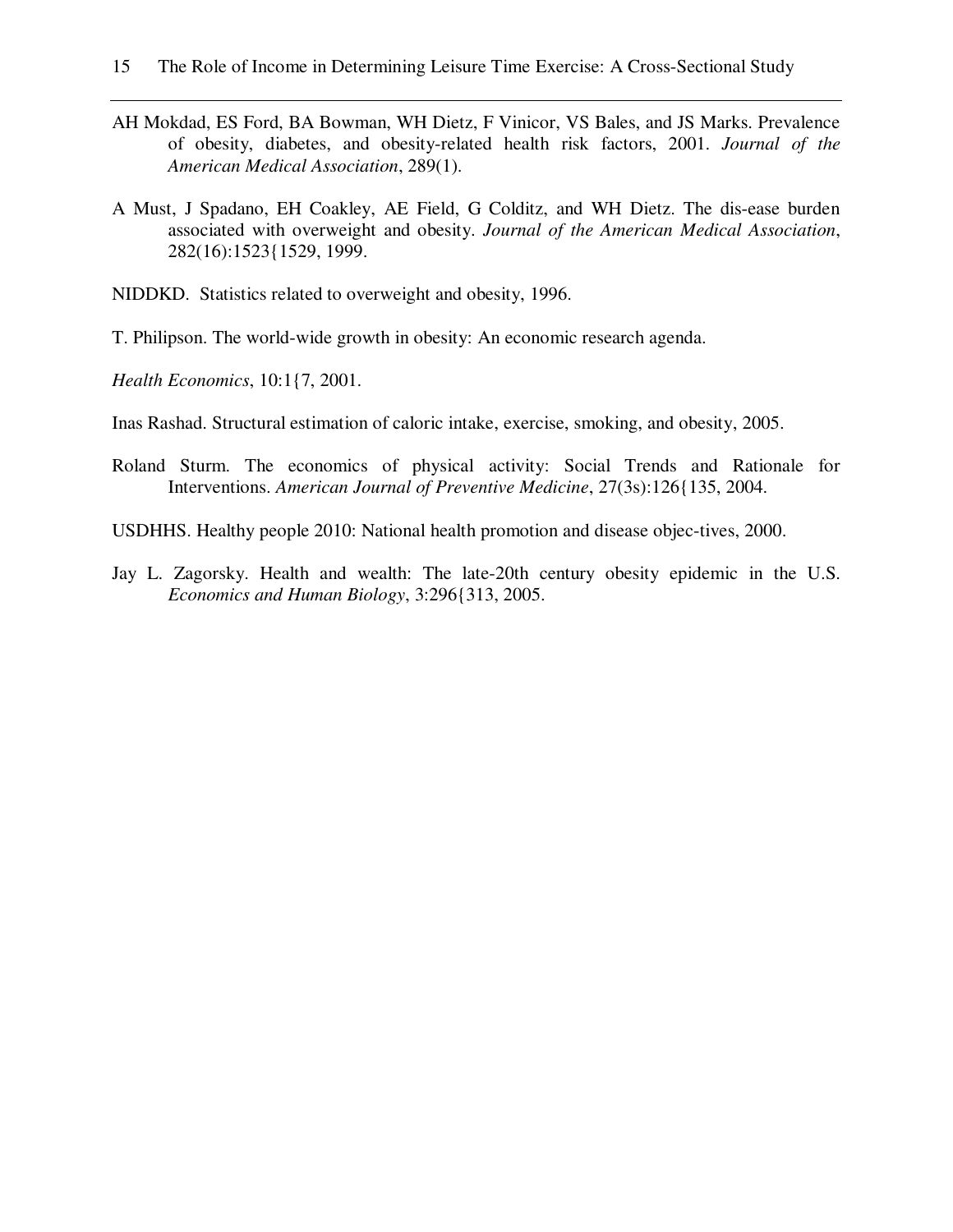# A Estimation Results

Significance levels:  $\dagger$ : 10% \*: 5% \*\*: 1%

|                     | Table 7: Estimation results: Tobit |             |
|---------------------|------------------------------------|-------------|
| Variable            | Coefficient                        | (Std. Err.) |
| Incdum <sub>2</sub> | 264.665                            | (422.784)   |
| Incdum3             | 524.404                            | (403.048)   |
| Incdum4             | 467.320                            | (402.488)   |
| Incdum <sub>5</sub> | 875.029*                           | (401.138)   |
| Incdum <sub>6</sub> | 999.839*                           | (391.012)   |
| Incdum7             | 1014.219*                          | (394.548)   |
| Incdum <sub>8</sub> | 1039.397**                         | (397.066)   |
| Incdum9             | 1332.454**                         | (402.768)   |
| Incdum10            | 1542.811**                         | (415.761)   |
| Incdum11            | 1511.848**                         | (386.385)   |
| Male                | 573.595**                          | (84.633)    |
| Hispanic            | 557.972*                           | (218.618)   |
| White               | 631.600**                          | (96.253)    |
| Other               | 111.527                            | (246.006)   |
| Age                 | $-19.841**$                        | (2.758)     |
| Married             | $-117.250$                         | (93.669)    |
| More High School    | 646.230**                          | (92.441)    |
| Intercept           | $-1069.925**$                      | (403.609)   |
| se                  | 2340.603**                         | (38.448)    |

Table 8: Estimation results: Heckman S.S.

| Coefficient | (Std. Err.) |  |
|-------------|-------------|--|
| 258.487     | (422.419)   |  |
| 563.144     | (402.913)   |  |
| 527.033*    | (402.382)   |  |
| 957.362**   | (400.996)   |  |
| 1108.442**  | (390.630)   |  |
| 1163.466**  | (394.109)   |  |
| 1215.714**  | (396.535)   |  |
| 1555.141**  | (402.015)   |  |
| 1755.071**  | (415.083)   |  |
| 1814.324**  | (384.764)   |  |
| 559.577**   | (84.367)    |  |
| 653.348**   | (217.595)   |  |
| 753.142**   | (94.694)    |  |
| 314.806     | (243.5990)  |  |
| $-21.231**$ | (2.767)     |  |
| $-124.304$  | (93.455)    |  |
| $-891.330*$ | (403.067)   |  |
|             |             |  |